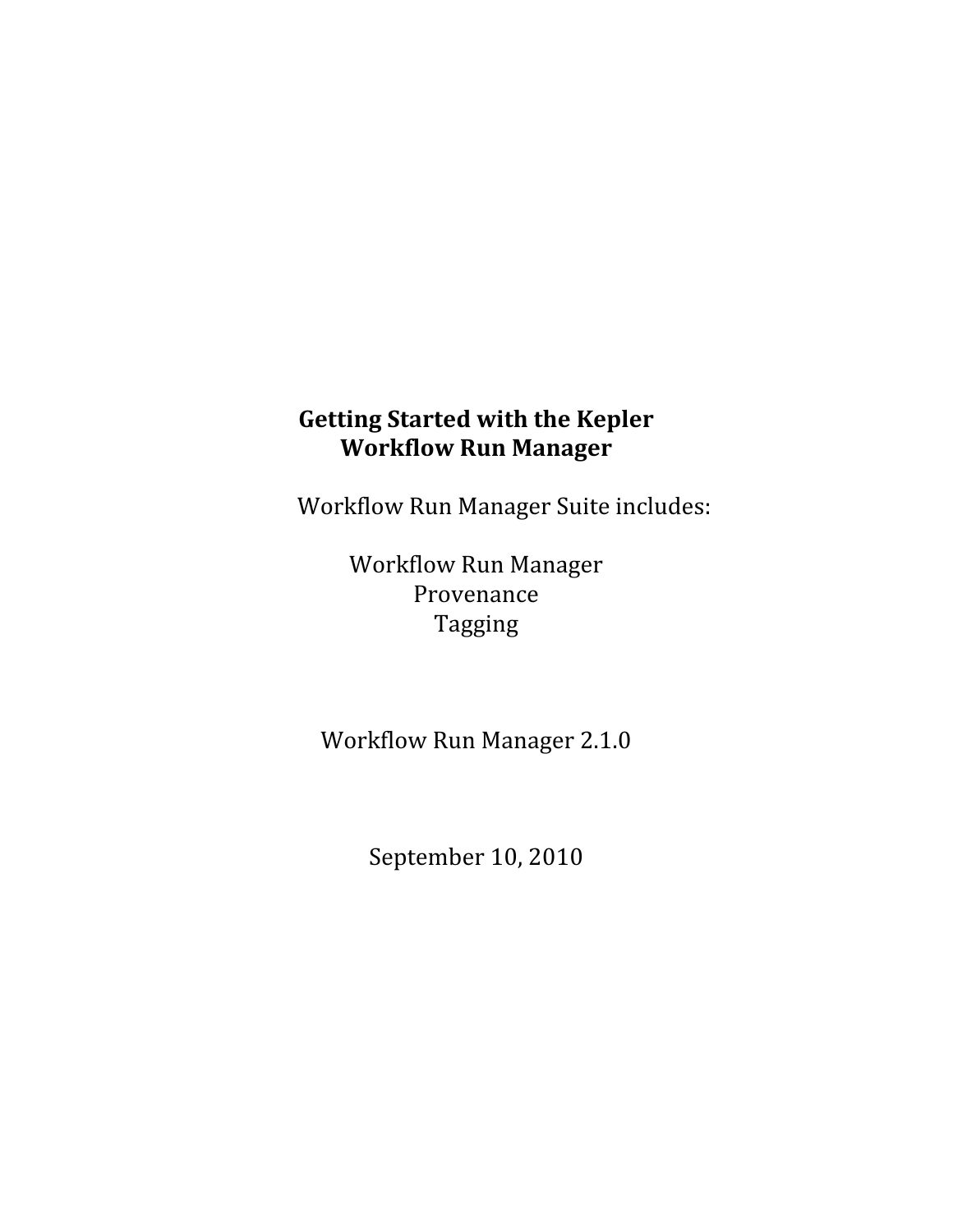# **Getting Started with the Workflow Run Manager**

The *Getting Started with the Kepler Workflow Run Manager* guide is for scientists who would like to use the *Workflow Run Manager* suite in Kepler.

The Workflow Run Manager was created to assist scientists who would like to use Kepler to manage workflow execution history stored on their computer by the Provenance module.

## **Table of Contents**

| 2. Downloading and Installing the Workflow Run Manager |  |
|--------------------------------------------------------|--|
|                                                        |  |
|                                                        |  |
|                                                        |  |
|                                                        |  |

### **1. Introduction**

The Getting Started with the Workflow Run Manager guide introduces the main components and functionality of the Workflow Run Manager. The Workflow Run Manager is an add‐on module suite for Kepler, a software application for the analysis and modeling of scientific data, and it provides functionality for managing workflow execution history stored locally on your computer by the Provenance module, mainly via an additional GUI component within Kepler.

### **1.1 What is the Workflow Run Manager ?**

The Workflow Run Manager provides a GUI for managing workflow execution history ("workflow runs") stored by the Provenance module. When executing a workflow with provenance recording enabled, the Provenance module stores data and artifacts generated by the execution in a database on your computer (currently located in: ~/KeplerData/modules/provenance/).

Workflow runs may searched, tagged, deleted, exported, imported, or uploaded to the Remote Repository you currently have selected. (To configure which remote repository is selected, navigate to Tools => Preferences => Components).

## **2. Downloading and Installing the Workflow Run Manager**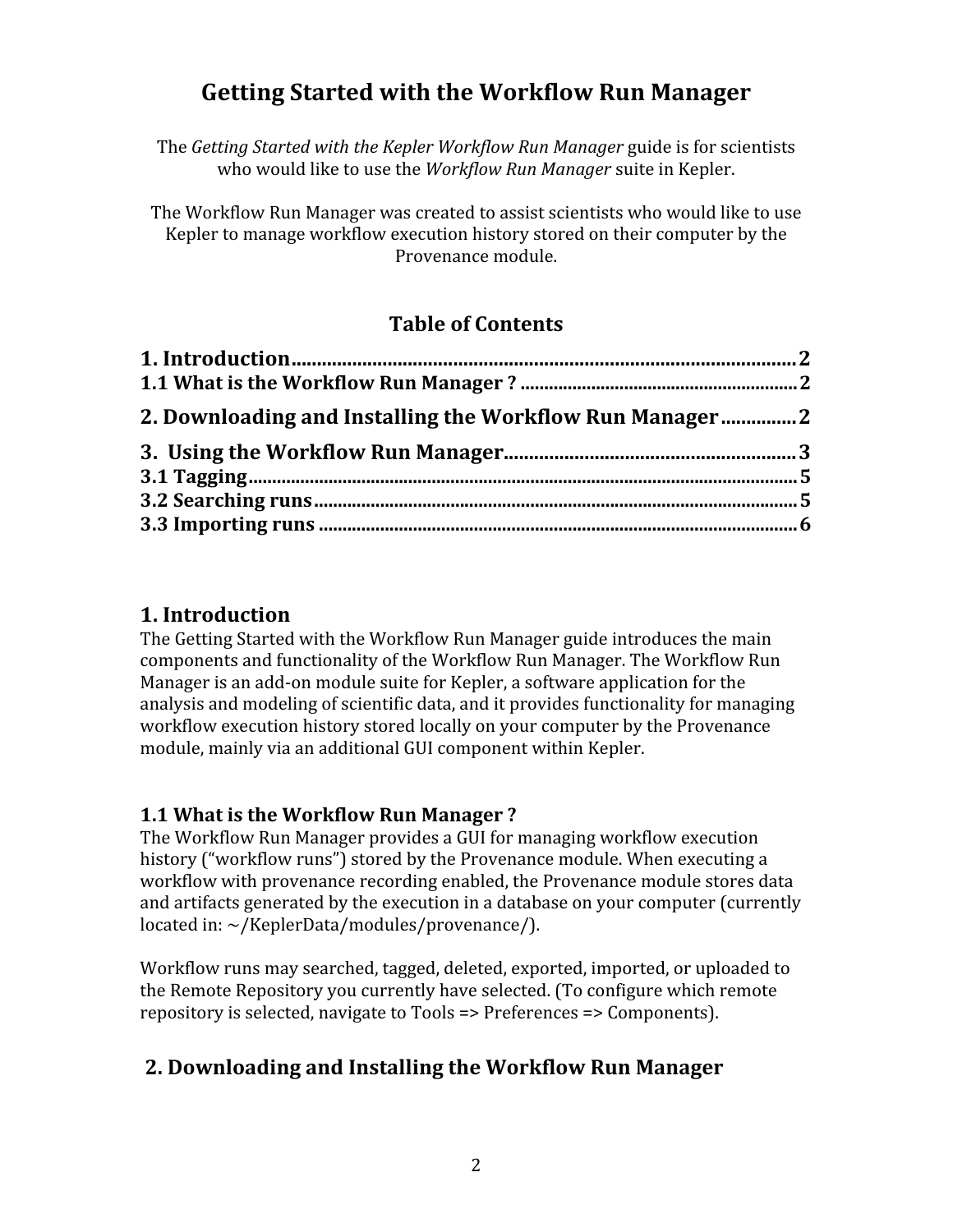From the Kepler application menu select Tools => Module Manager. From the Module Manager dialog, select the Available Modules tab. Select 'workflow‐run‐ manager-2.1.0' from the list of Available Suites, then click the right arrow button to move the workflow-run-manager-2.1.0 suite to the list of Selected Modules. If you would like to use the Workflow Run Manager in conjunction with Reporting, instead choose the reporting‐2.1.0 suite (and please also refer to the Reporting documentation). Click the 'Apply and Restart' button to retrieve the suite you have selected and restart Kepler.

#### **3. Using the Workflow Run Manager**

Once you have installed the Workflow Run Manager, you will notice the Kepler GUI has new items. If you're using the Workflow Run Manager suite, on restart a new Kepler window will have three additions: a toolbar button to toggle Provenance recording, a Tagging toolbar, and a Workflow Run Manager table. These are highlighted in the screenshot below.



If you are using the Reporting suite, the Workflow Run Manager will instead appear on the Reporting View. Please see the Reporting suite documentation for more details.

By default, provenance recording is on, and may be turned off by clicking the green "P" provenance button in the toolbar. The button will turn red, denoting recording is now off. When on, for every workflow execution, a row will appear in the Workflow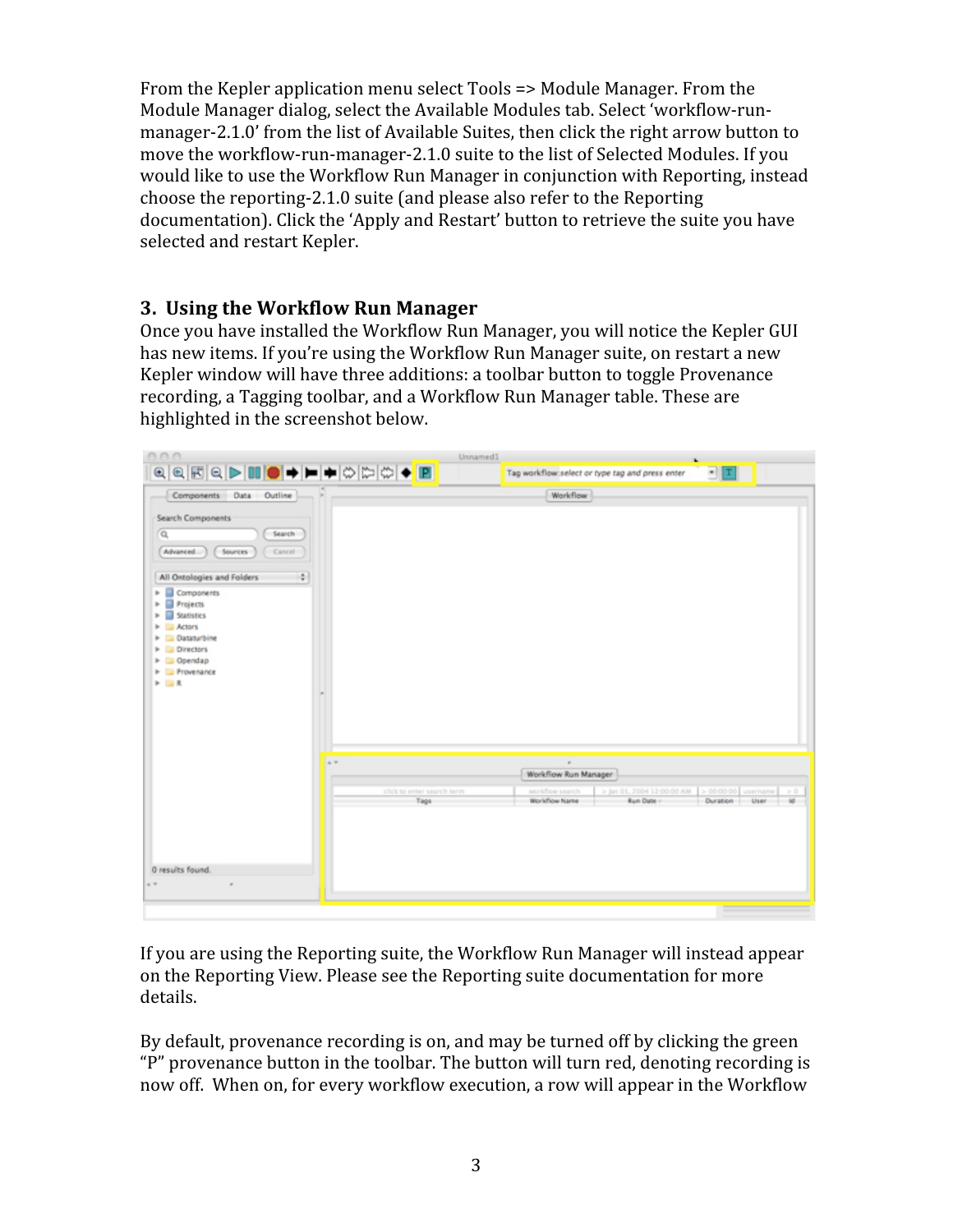Run Manager table. Selecting rows and then right‐clicking on rows will bring up a context menu from which you may Open, Export, or Delete a run:



Selecting **Open** will open the workflow associated with this execution. This is a snapshot of the workflow *as it was for this execution*. You may make changes and e.g. save or run the workflow, but the snapshot of the workflow associated with this particular execution in provenance will never change (i.e. you may always reopen it to find it as it was).

Selecting **Export Archive…** will allow you to save the selected run to a KAR file. A KAR file is a JAR (Java ARchive) file – a file that aggregates many files into one. If you are in the Workflow Run Manager suite, using Export Archive will create a KAR file that contains a copy of the workflow snapshot associated with the run, and a "WorkflowRun" file that contains metadata about the execution. If you are using the Reporting suite, the KAR will also contain, if they exist, the report design and generated report associated with the selected execution. Such a KAR file may be later opened using Kepler's File => Open Archive (KAR) application menu item.

Selecting **Upload to Repository…** is the same as Export Archive action, only the KAR will also be uploaded to a remote repository you may have selected. You will be prompted to enter your credentials, or to upload anonymously, and whether or not you would like your KAR to be publically accessible. To configure to which remote repository Upload to Repository will upload, use the Tools => Preferences application menu, and navigate to the Components tab. Click the checkbox in the Save column for a repository of Type "remote".

Selecting **Delete** allows you to delete the selected run(s). This deletes as much data associated with the run from provenance as possible, including the workflow snapshot, and any report design and report instance. **WARNING**: This action cannot be undone.

The **View Run LSID** and **View Workflow LSID** menu items allow a user to see the unique identifiers for a run or a run's workflow. These menus are included for advanced users, and their usage is beyond the scope of this document.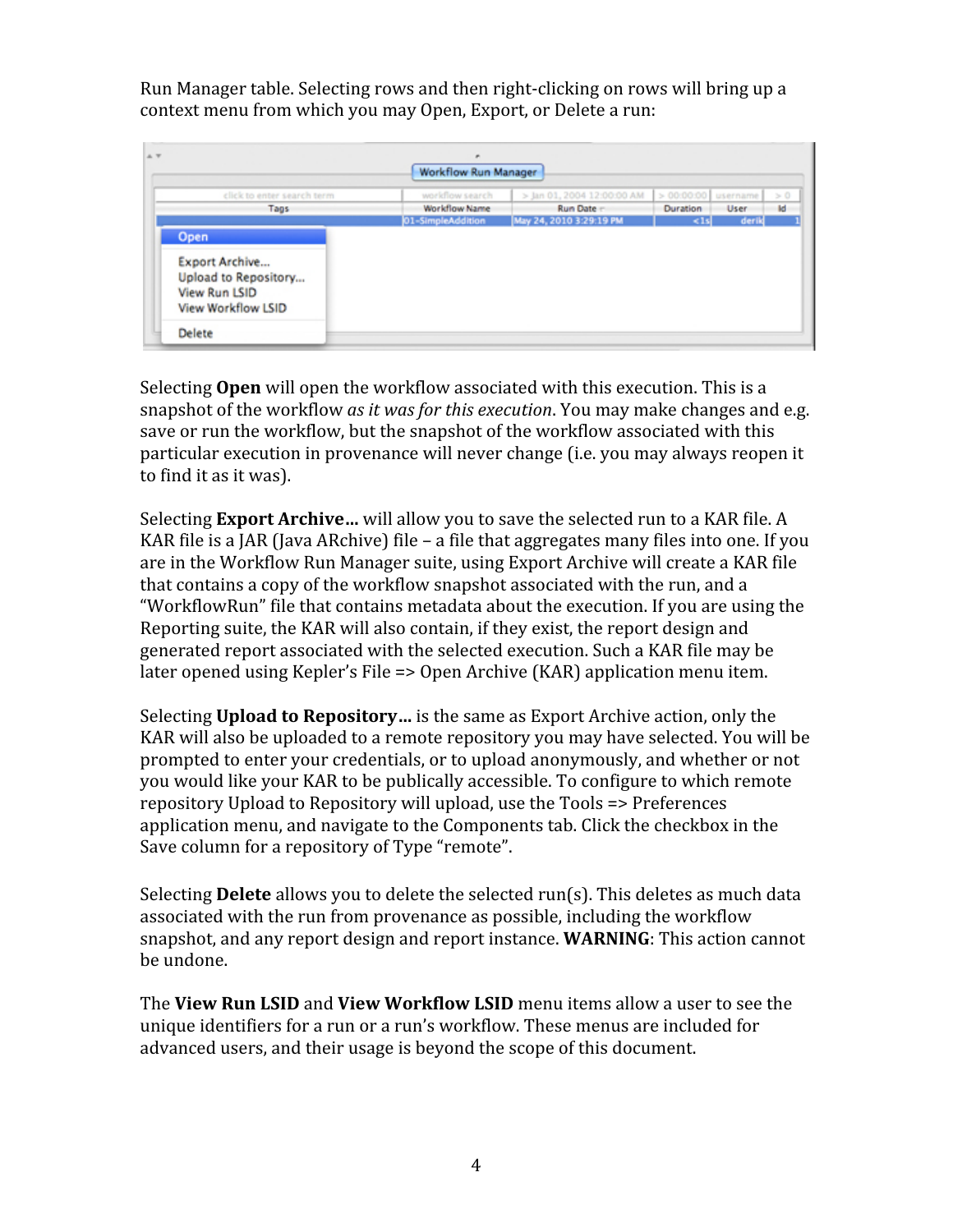Note that some menu options are not allowed when multiple runs are selected, or when a row is selected that is still executing (shows "running…" in the Duration column).

## **3.1 Tagging**

Workflow runs may be tagged using the Tagging interface. To tag runs, select the desired run rows in the Workflow Run Manager, and then use the Tagging toolbar to select an existing or enter a new tag, and then hit enter or click the tagging button (the green "T" toolbar button). You can tell that you are tagging workflow runs (instead of the workflow) because the words "Tag run:" will appear before the Tagging toolbar. These tags will appear in the Workflow Run Manager Tags column, may then be searched against, and will be saved into the workflow run metadata file if you export or upload the run. You may delete these tags by selecting the run‐rows, and clicking the X button on the tags in the toolbar. Please see the Tagging module suite documentation for more details about tagging.

#### **3.2 Searching runs**

Above each column in the Workflow Run Manager table is a small field into which search terms may be entered. Clicking in these cells and then entering search terms will filter which run rows are shown. An example is shown below:

| McL                                                                                                  | workflow search                                                               | > 5/5/10 12:01:02 AM                                                                                                                                        | > 00:00:02                                               | derik                                     | $0 - 20$  |
|------------------------------------------------------------------------------------------------------|-------------------------------------------------------------------------------|-------------------------------------------------------------------------------------------------------------------------------------------------------------|----------------------------------------------------------|-------------------------------------------|-----------|
| Tags                                                                                                 | <b>Workflow Name</b>                                                          | Run Date -                                                                                                                                                  | Duration                                                 | User                                      | <b>Id</b> |
| mclaughlin<br>mclaughlin<br>mclaughlin, VegetationCover<br>mclaughlin, VegetationCover<br>mclaughlin | heatIndexAndDewpoint<br>growingDegreeDays<br>mclaughlin par<br>mclaughlin par | May 24, 2010 5:07:45 PM<br>May 24, 2010 5:07:20 PM<br>May 24, 2010 5:05:44 PM<br>May 24, 2010 5:05:12 PM<br>mclaughlin_soilmoisture May 24, 2010 5:04:47 PM | 00:00:06<br>00:00:03<br>00:00:54<br>00:00:06<br>00:00:03 | derik<br>derik<br>derik<br>derik<br>derik |           |

The **Tags** search field accepts a comma‐separated list of case‐insensitive search terms.

The **Workflow Name** and **User** search fields accept one case‐insensitive search term.

The **Run Date** search field accepts a single date (e.g. 5/24/10), or a time range. A time range may be specified in the following ways. Specifying times is optional:

 $> 5/24/10$ < 5/24/10 05:37:00 PM  $5/24/10 - 5/26/10$ 5/24/10 05:37:00 PM – 5/26/10